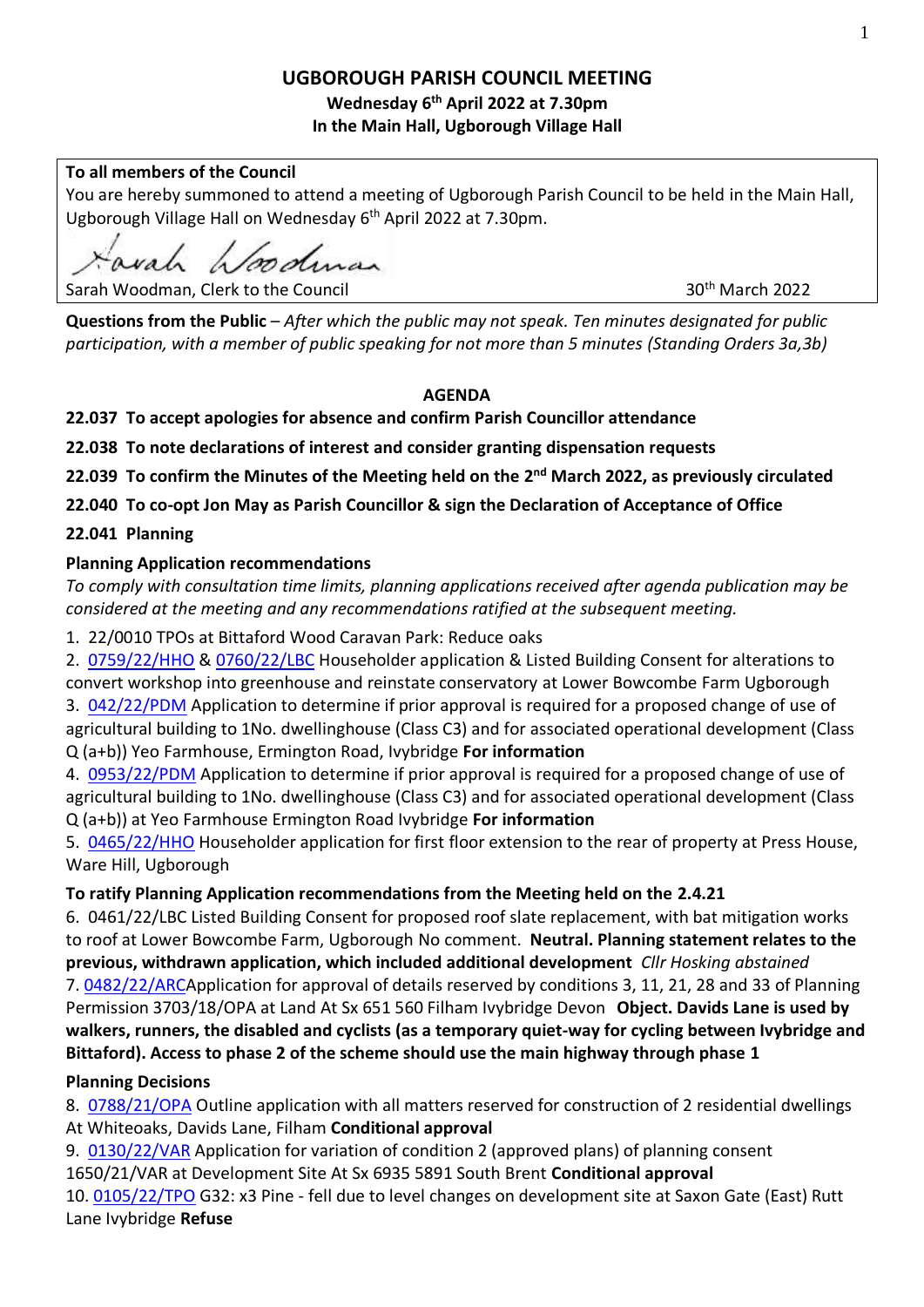11. [3460/17/OPA](http://apps.southhams.gov.uk/PlanningSearchMVC/Home/Details/173460) READVERTISEMENT (Revised Red Line Plan) Outline application with some matters reserved for 7 self-build/custom-build dwellings (five open market and 2 affordable self-build plots) at Lutterburn Farm Lutterburn Street Ugborough **Conditional approval**

## **12. Developments, Ugborough West**

#### **22.042 Finance**

#### **1. To approve payments and receipts:**

| <b>Payments</b> | <b>Description</b>                                       | <b>Gross</b> |
|-----------------|----------------------------------------------------------|--------------|
| <b>BACS</b>     | S Woodman - March pay                                    | 644.90       |
| <b>BACS</b>     | S Woodman - Expenses (net): Travel £70.75, office £50.25 | 125.70       |
| <b>BACS</b>     | <b>DCC Pension Fund</b>                                  | 622.95       |
| <b>BACS</b>     | HMRC - PAYE & NI                                         | 533.22       |
| <b>BACS</b>     | Ugborough Village Hall - Hall hire                       | 110.00       |
| <b>BACS</b>     | PortalPlanQuestLtd                                       | 145.00       |
| <b>BACS</b>     | Laurie Nelson                                            | 18.00        |
| <b>BACS</b>     | Joan Fletcher                                            | 16.17        |
| <b>BACS</b>     | George Beable                                            | 43.15        |

#### **2. To approve the Financial Statement Earmarked Reserves**

| Lloyds Current Account to 17.3.22    | 17,534.17            | P.3 grant                     | 1058.91  |
|--------------------------------------|----------------------|-------------------------------|----------|
| Less uncleared payments              | 2,344.57             | Open space sport & recreation | 7,850.00 |
| Plus uncleared receipts              | 0.00                 | TAP: Commuinity Education     | 366.00   |
| Less Transfers not on Bank Statement | 0.00                 | Dementia Awareness            | 150.00   |
| <b>Total</b>                         | 15,189.60            | Community Highway equipment   | 96.69    |
| Plus: Santander Acc cash book        | 30,639.21            | Community Lengthsman          | 256.25   |
| <b>Total Funds</b>                   | 45,828.81            | Post office disabled access   | 377.58   |
|                                      |                      | Coronavirus support           | 413.77   |
| <b>Total uncommitted funds</b>       | <b>Burial ground</b> | 1,500.00                      |          |

# **£13,759.61** Community Projects & Support

3. 2021-2 National Salary award: £8864.32 to 28.2.22, £9050.27 from 1.3.22

4. To review the Community Lengthsman expenditure 21/22: £2,383.40 (Budget £3100). Rate to increase to £ 22/hr wef April 2022

5. Bittaford Planting: £25 requested

## **22.043 Correspondence Received**

- 1. DCC: [Devon Wildlife Community of the Year Awards](https://www.devonlnp.org.uk/get-involved/wild-about-devon/devon-wildlife-community-of-the-year-awards-2021-22/)
- 2. SHDC: Climate emergency planning [policy and guidance consultation](https://www.plymouth.gov.uk/planningandbuildingcontrol/planningpolicyandguidance/climateemergencyplanningpolicyandguidance) to 21 April 2022.
- 3. Devon Community Resilience Forum event, Monday 23rd May at Filleigh Village Hall 9.30-3.30pm
- 4. Cllr Nelson: Bittaford maintenance
- 5. DCC: Wild About Devon initiative, event to demystify confusion around three key environmental

topics: grass cutting, pesticides and tree planting. Zoom Friday 29th April, 12:00-1:30pm

## **22.044 Asset Management**

- 1. Bittaford play park: Inspection report, footpath & replacement climbing frame
- 2. Flag pole replacement
- 3. Proposal for a Parish Noticeboard in Ugborough West
- 4. Wrangaton phone box

## **22.045 Highways & Rights of Way**

1. DCC Informal consultation: proposed diversion of a section of Bridleway No.6 Ugborough through Filham Park

## **22.046 Platinum Jubilee arrangements**

20,000.00

**Total** 32,069.20